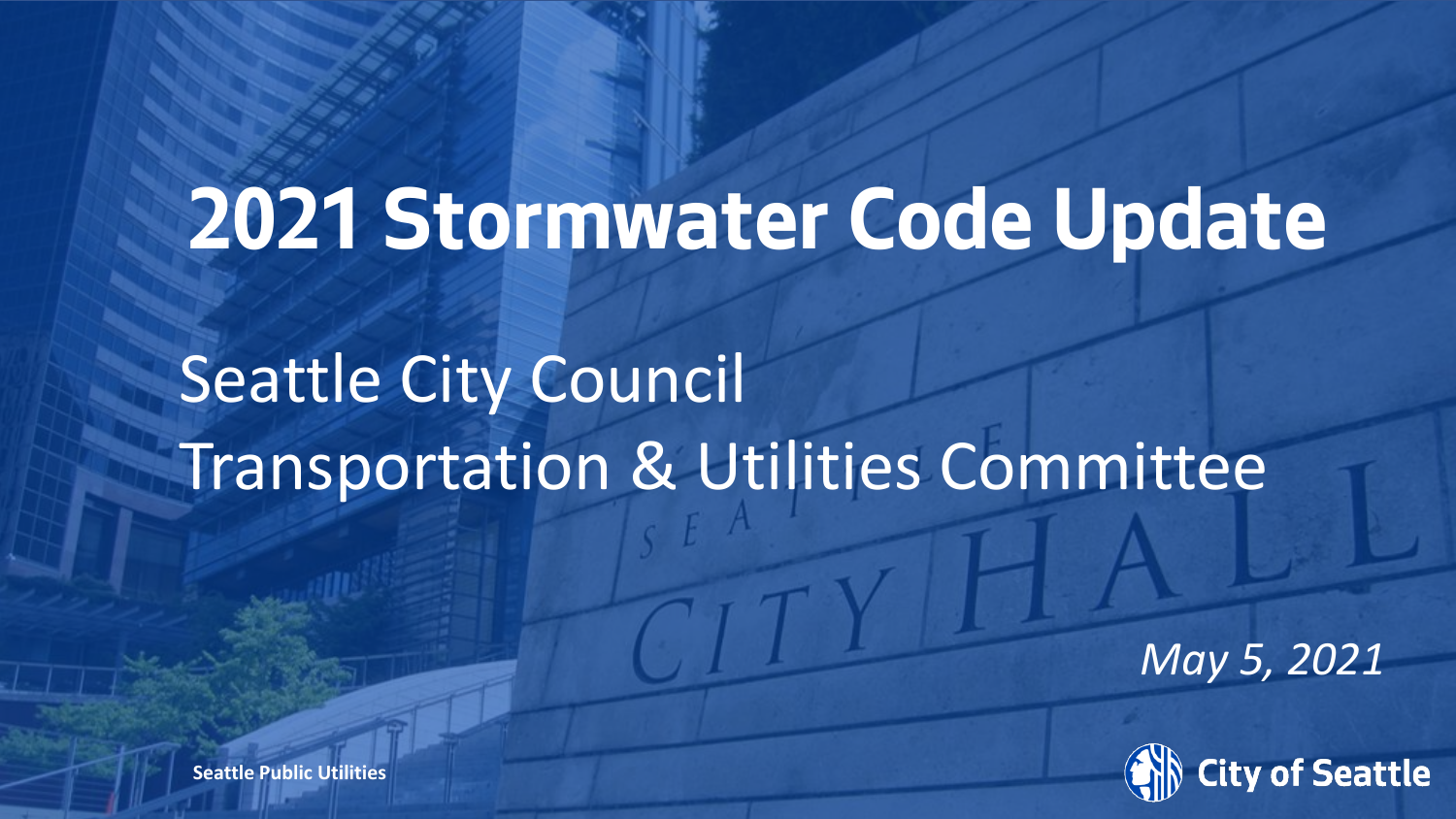## **Agenda**

#### • **Background**

- Purpose of Stormwater Code
- What does it cover?
- Why are we updating now?
- **Schedule**
- **Code Major Changes**
- **Outreach & Feedback**



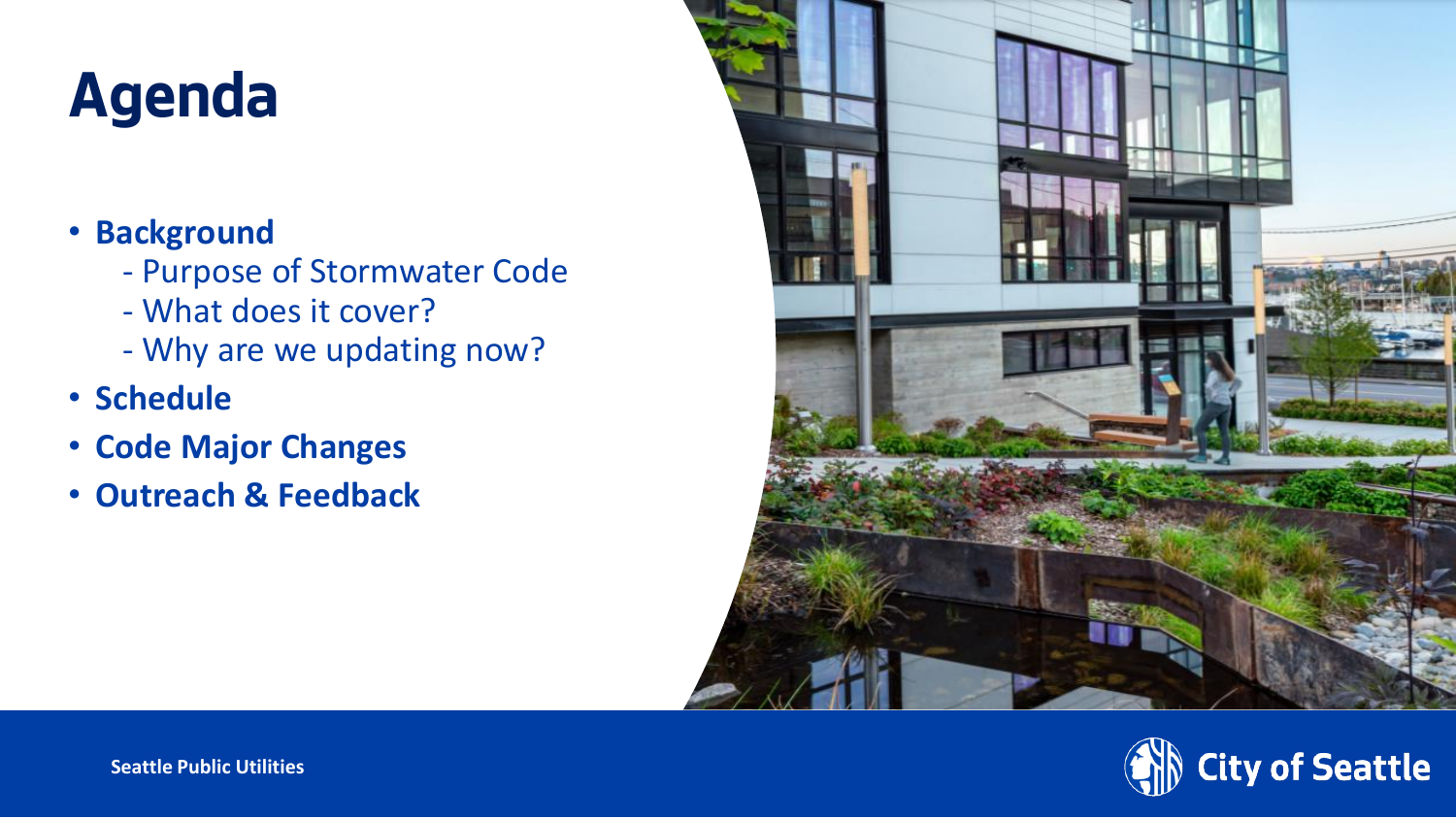#### $\bigcap_{i=1}^{\infty}$  City of Seattle



### **Background**

#### **Why do we have a Stormwater Code?**

- Protects people, property, and the environment from damage caused by stormwater runoff.
- Meets the City's obligation to comply with Department of Ecology's Stormwater Permit.

#### **What is in the Stormwater Code?**

- Source control for ongoing practices.
- Construction site pollution prevention.
- Onsite stormwater management, flow control and water quality treatment requirements for development.

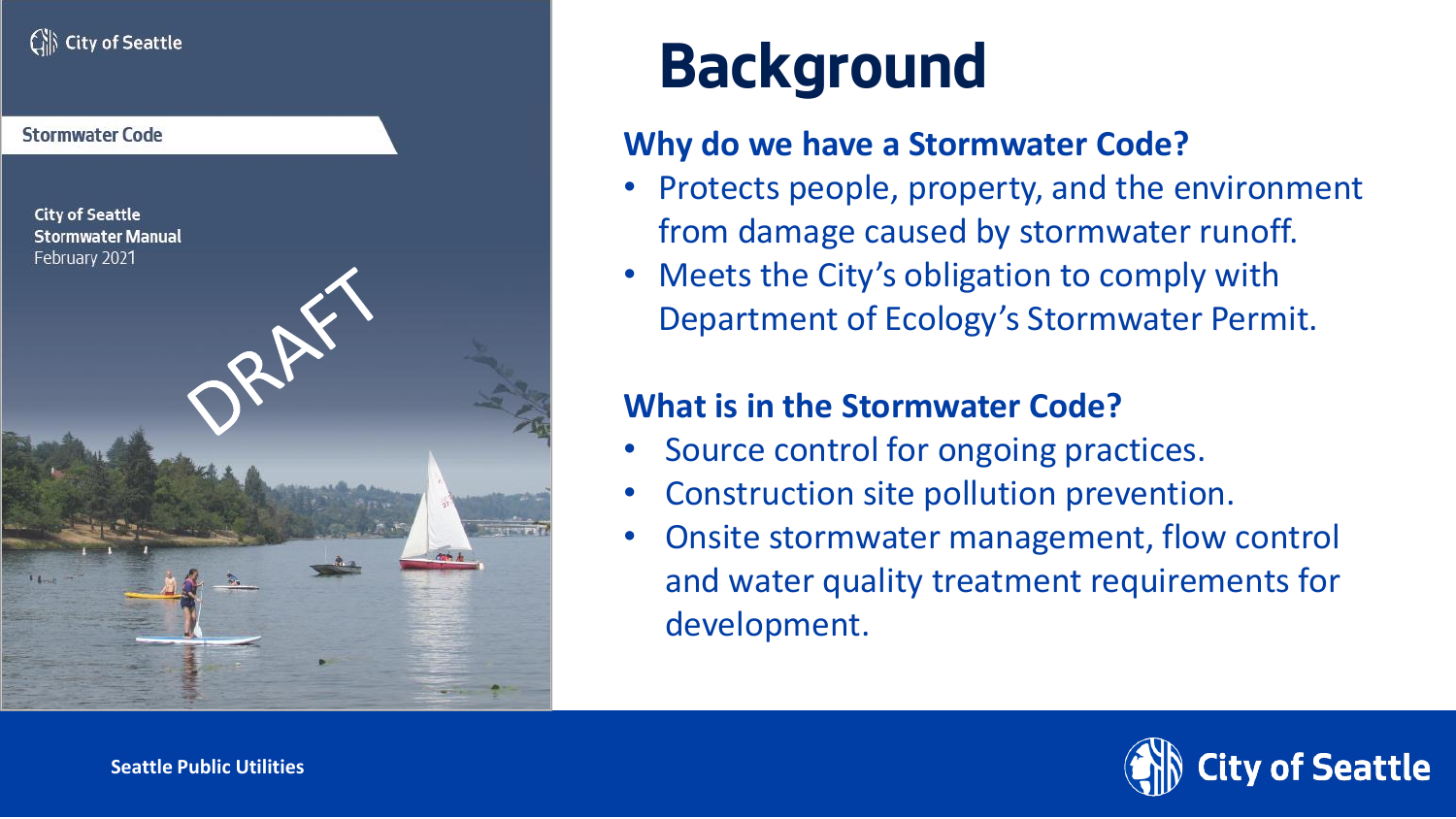### **Background**

#### **Who does the Code apply to?**

- Private development and City projects
- Businesses
- Residents

#### **Who administers?**

- SDCI (private property development)
- SPU (right-of-way development & other provisions)
- SDOT (construction erosion control enforcement for right-of-way)



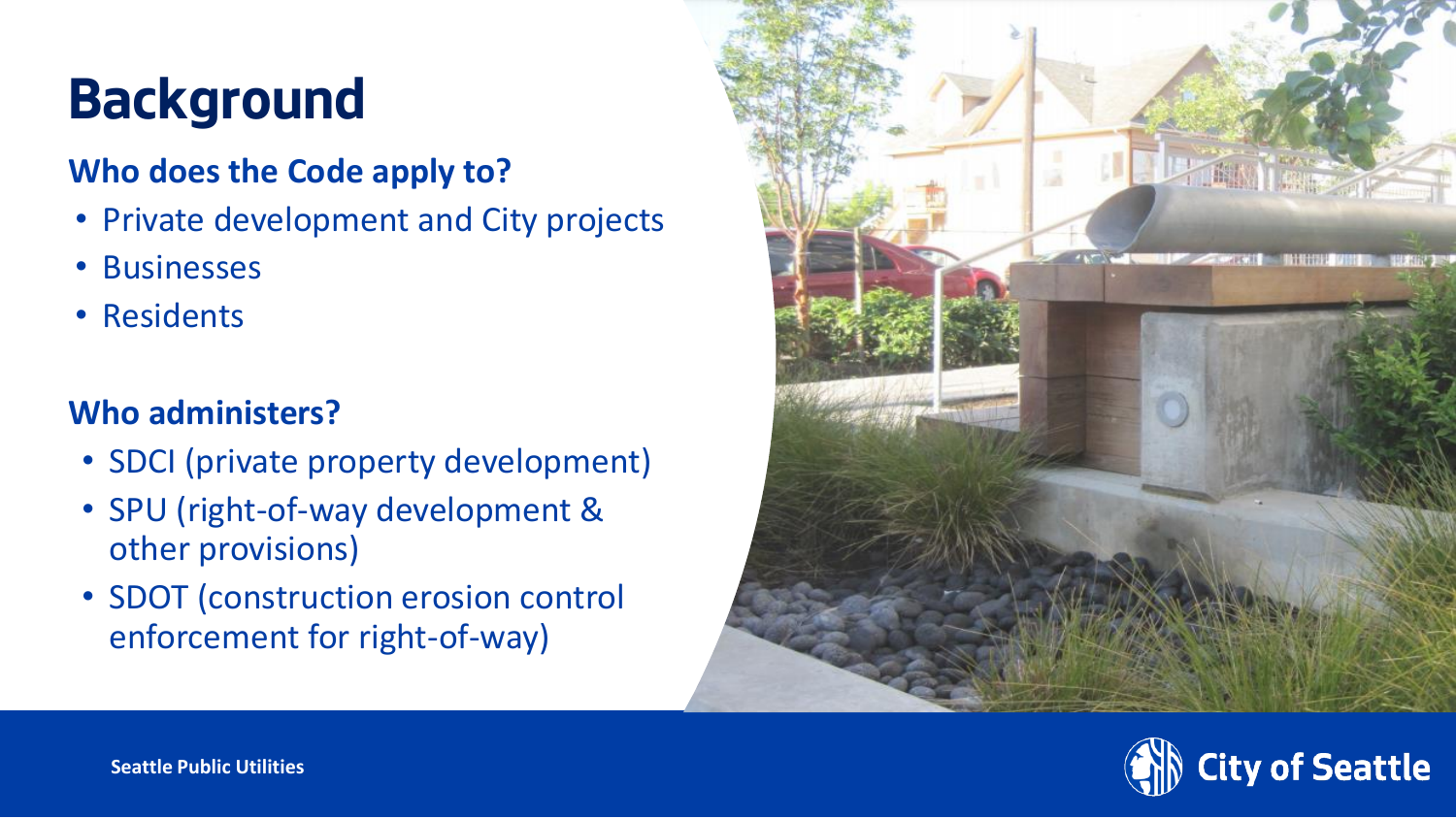



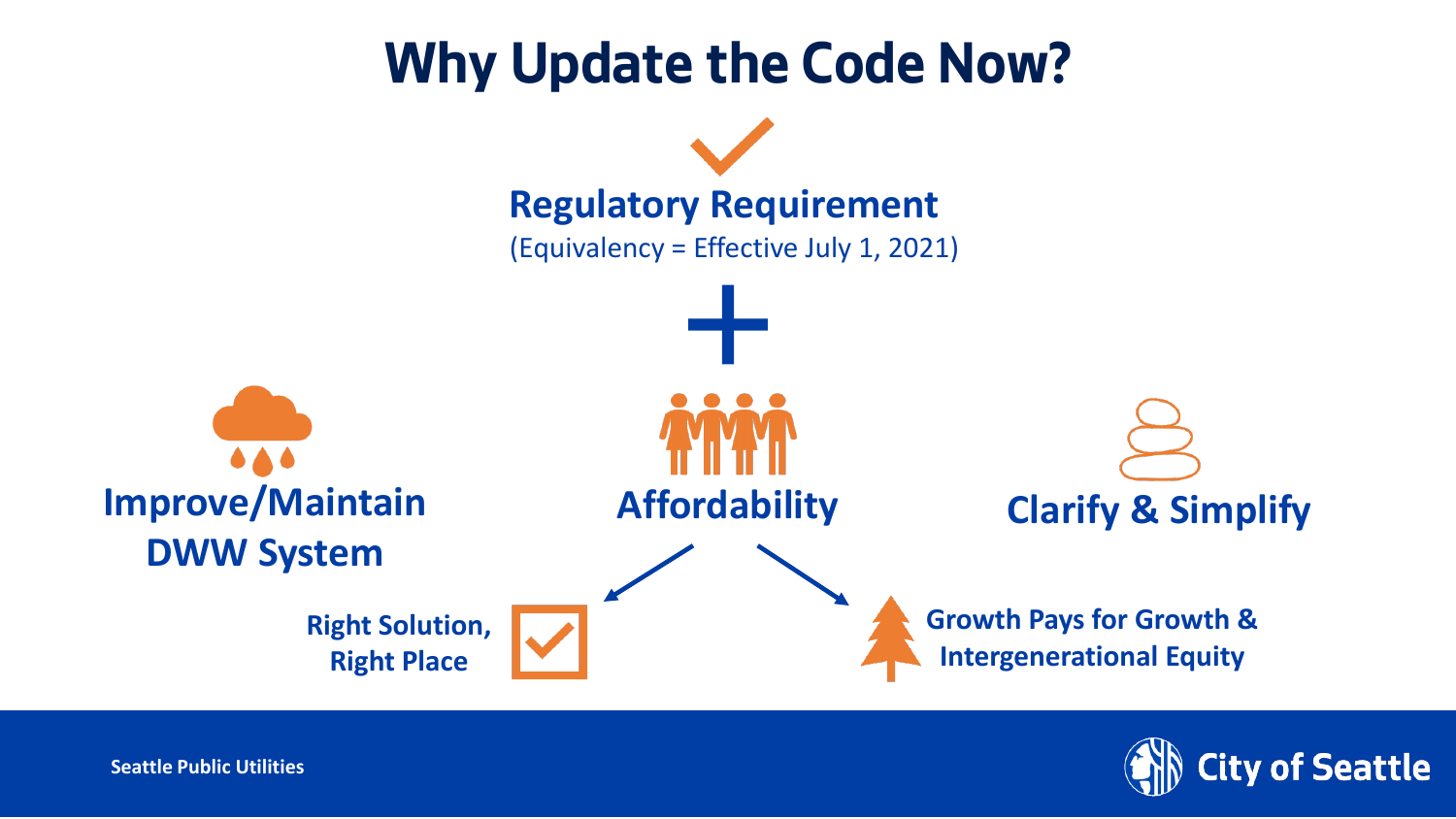### **Schedule**





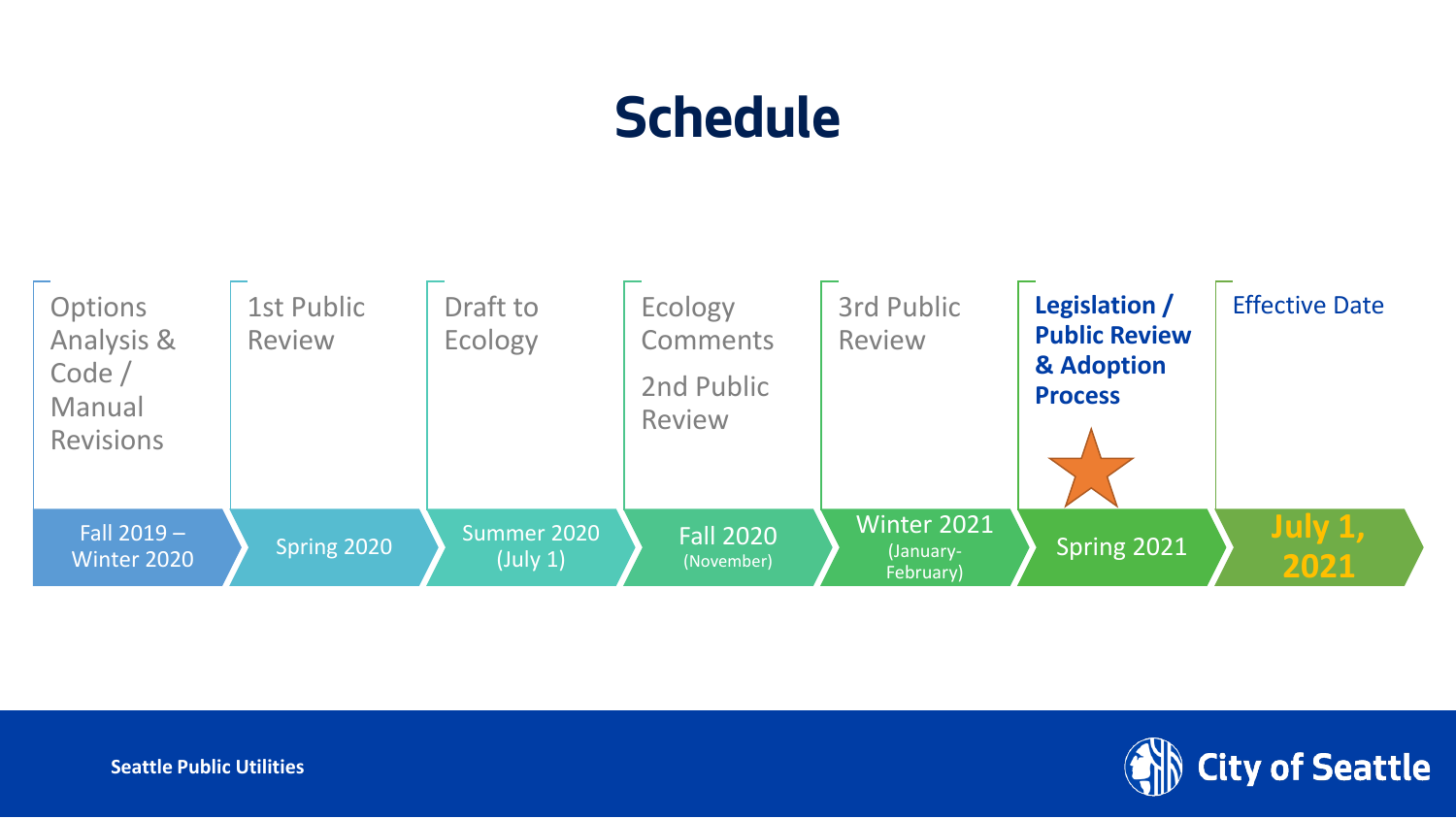## **Key Stormwater Code Updates**

- Added exemptions for certain land disturbing activities.
- Clarifications related to alternative compliance.
- Changes to definitions.
- Updates to terminology and best management practices (BMP).
- Clarifications regarding:
	- Closely-related projects,
	- Construction timing of shared facilities, and
	- Preliminary drainage review.

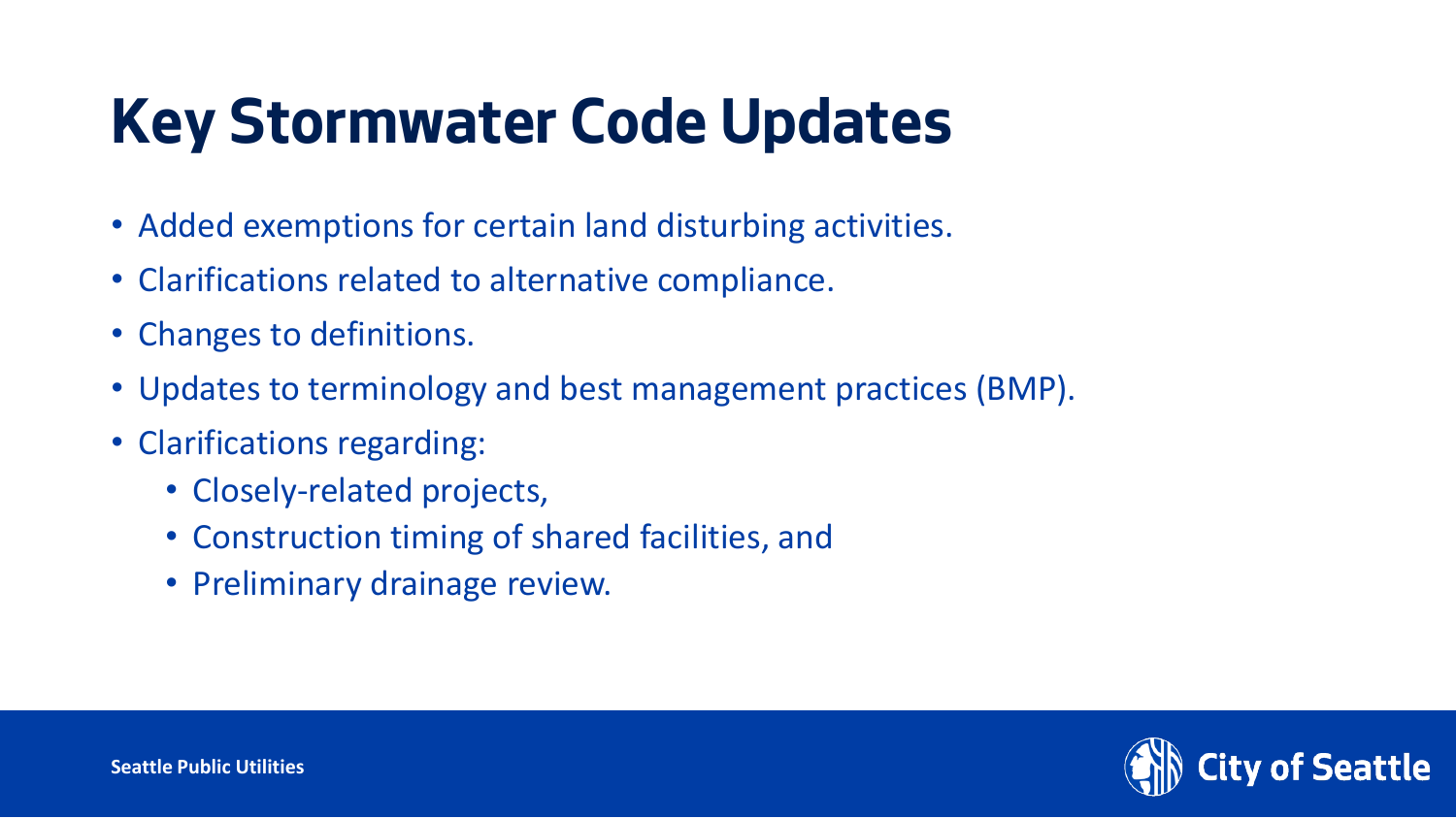## **Key Stormwater Code Updates (cont'd)**

- Minimum requirements for mainline extensions and public drainage system.
- Updated on-site lists for all project types.
- Flow control requirements for Parcel-based Projects & Roadway Projects.
- Flow control standards Existing Condition & Peak Control.
- Added landscape management plan as an alternative to water quality.
- Added requirements for Preliminary Drainage Review plan requirements associated with subdivisions and short plats

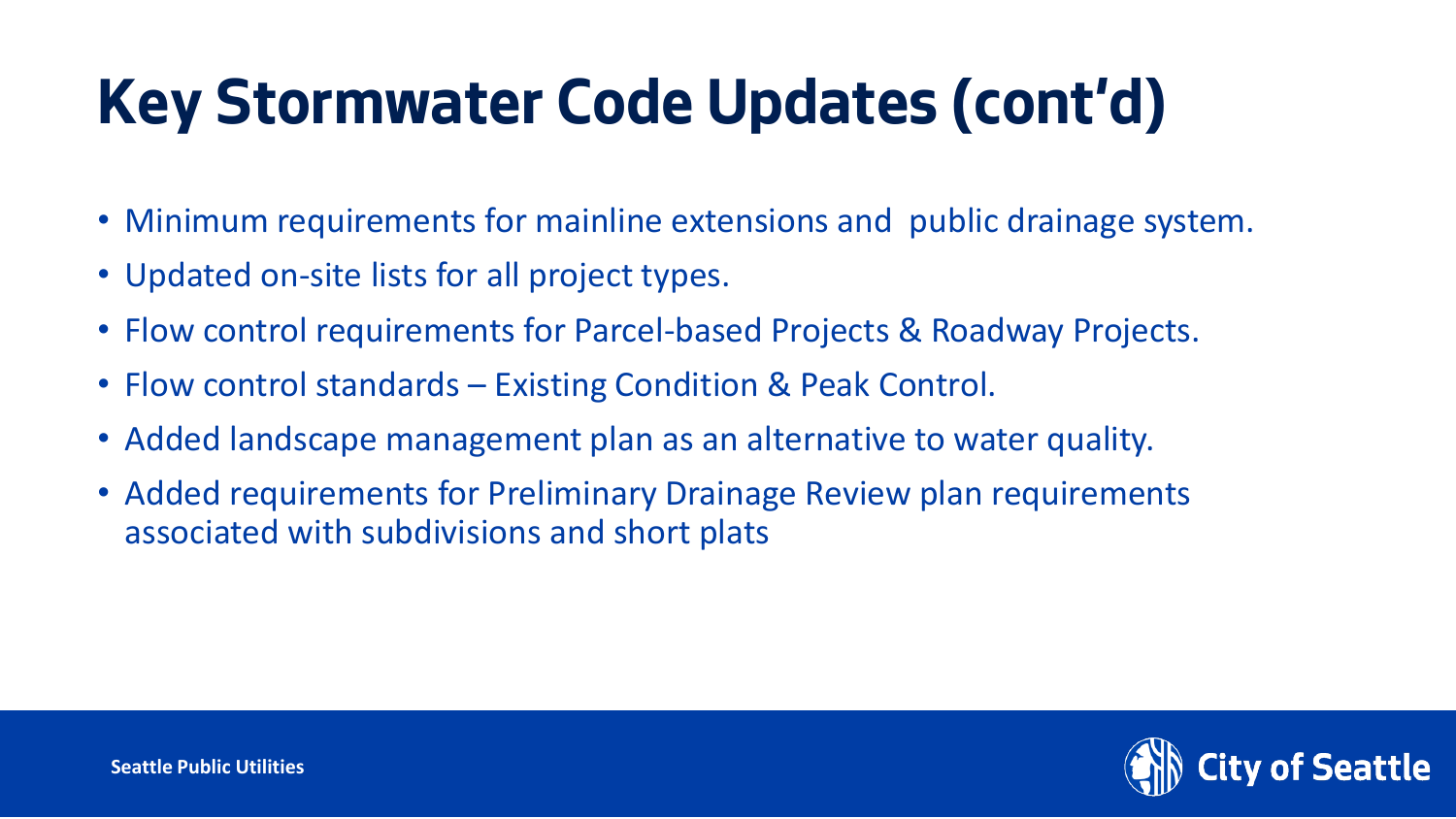### **Outreach & Feedback**

#### **Extensive Public Notification (since October 2019)**

- SDCI and SPU list serves.
- 3 public comment periods and 5 public meetings attended by development, environmental, and consulting communities.

#### **Over 200 Public Comments Received**

- Many incorporated, others no changes due to Ecology requirements or policy decisions.
- No significant outstanding concerns.